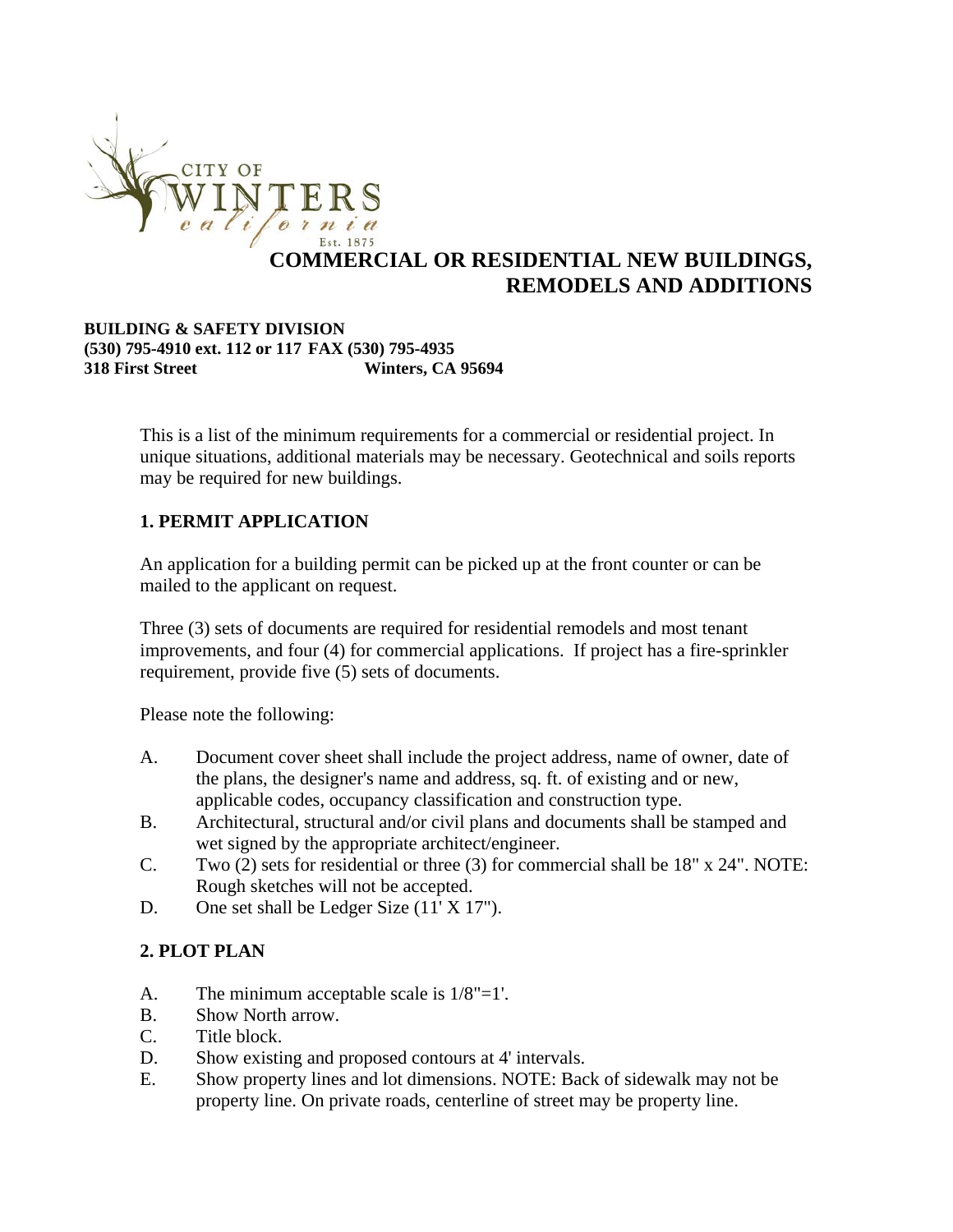- F. Show adjacent property uses at rear and side of property.
- G. Show all existing and proposed structures and the distances between each including accessory buildings, decks, pools, pool equipment, spas, sheds and detached garages. Clearly distinguish between what is existing and what will remain, what is existing and what will be removed and what is proposed as new.
- H. Show existing and proposed front, side and rear setbacks for all floors to the property line to the closest portion of the building.
- I. Show all IODs (irrevocable offer of dedication), easements including public utilities, drainage flow lines and location of swales.
- J. Show driveways and adjacent streets. Indicate if street is public or private. If a lot may only be accessed from the street by crossing one or more other lots, this should be clear on the plans.
- K. Show existing or proposed path of all utilities: electrical, gas, sewer or septic tank location, storm drains, rainwater leaders, water or well location.
- L. Show areas that are surfaced for parking.
- M. Show the type and location of all major trees 6" diameter and larger to be retained or removed and, for commercial, proposed landscaping.
- N. Show the type and location of all trees on adjoining properties that overhang or are within 10 feet of the common property line.

# **3. FLOOR PLANS**

- A. The minimum acceptable scale is 1/4"=1'.
- B. Include plans for all existing and proposed structures. Clearly distinguish between existing and new construction.
- C. Show dimensions for all rooms, size / height and indicate their use.
- D. Show dimensions for all doors and windows and type of door or window; i.e., casement, slider, awning, fixed, sliding glass door, etc.
- E. Locate all electrical plugs, lights, switches, all plumbing fixtures and heating appliances and registers.

### **4. EXTERIOR ELEVATION DRAWINGS**

- A. The minimum acceptable scale is 1/4"=1'.
- B. Show the appearance of all exterior walls, roofs, doors, windows and indicate the materials to be used.
- C. Clearly distinguish between existing and new construction.
- D. Show heights of walls and overall heights of building.
- E. Indicate the roof pitch.
- F. For second-story additions, show elevation drawing of facing wall, including openings of adjacent buildings.

### **5. FOUNDATION AND FLOOR FRAMING PLANS**

A. The minimum acceptable scale is 1/4"=1'.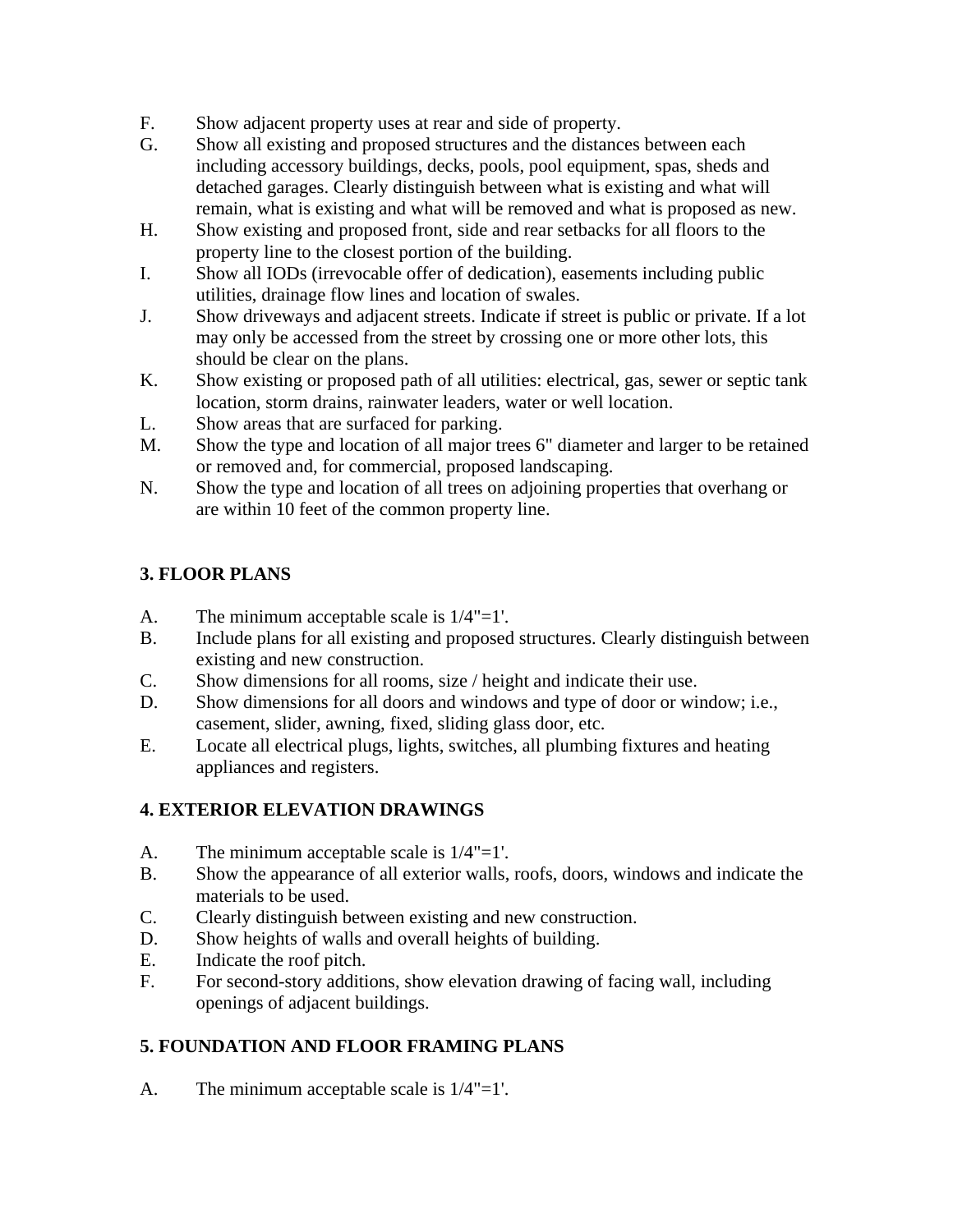- B. Show the foundation layout, location, piers, grade beams, tie-in with existing if proposed, hold-downs and strapping.
- C. Show the floor construction including floor framing, size, spacing, reinforcing steel, plywood size and floor covering.
- D. Include calculations and specifications for any manufactured floor truss system.
- E. Show separate floor framing for all stories.
- F. Include calculations for engineered beams.
- G. Show how loads will be transferred to the foundation system.

#### **6. ROOF FRAMING PLANS**

- A.. The minimum acceptable scale is  $\frac{1}{4}$ "=1'.
- B. Show ridges, hips, valleys, joists, skylights and the size and spacing of the structural members.
- C. Show the roof pitch.
- D. Include the listing number (i.e. ICBO number) for any skylight.
- E. Include two sets of wet signed calculations for any manufactured truss system.

### **7. CROSS-SECTION DRAWINGS**

- A. The minimum acceptable scale is 1/4"=1'.
- B. Show framing cross-sections which are applicable for all altered areas. Show at least two (2) complete detailed cross-sections clearly showing how the building will be constructed.
- C. Show the foundation system, the wall system and the roof system.
- D. Show the construction of the structural members and their connections.

#### **8. TITLE 24 ENERGY DOCUMENTATION**

- A. Submit energy calculations for all new construction and additions.
- B. Incorporate compliance forms CF-1 R and MF-1 R into plan pages.
- C. Owner and designer to wet (original) sign compliance form.

#### **9. SMOKE DETECTOR REQUIREMENTS**

On all plans for additions, interior alterations or interior repairs over \$1,000, smoke detectors will be required in each bedroom, in each hall adjacent to a bedroom, and on each floor.

### **10. STRUCTURAL PLANS AND CALCULATIONS**

- A. Continuous foundations are required for 2- and 3-story buildings and decks.
- B. Calculations are necessary for all two-story structures, basements, retaining walls over three (3) feet and any nonstandard construction.
- C. Piers supporting 2- or 3-floor loads shall be on continuous foundations or grade beams.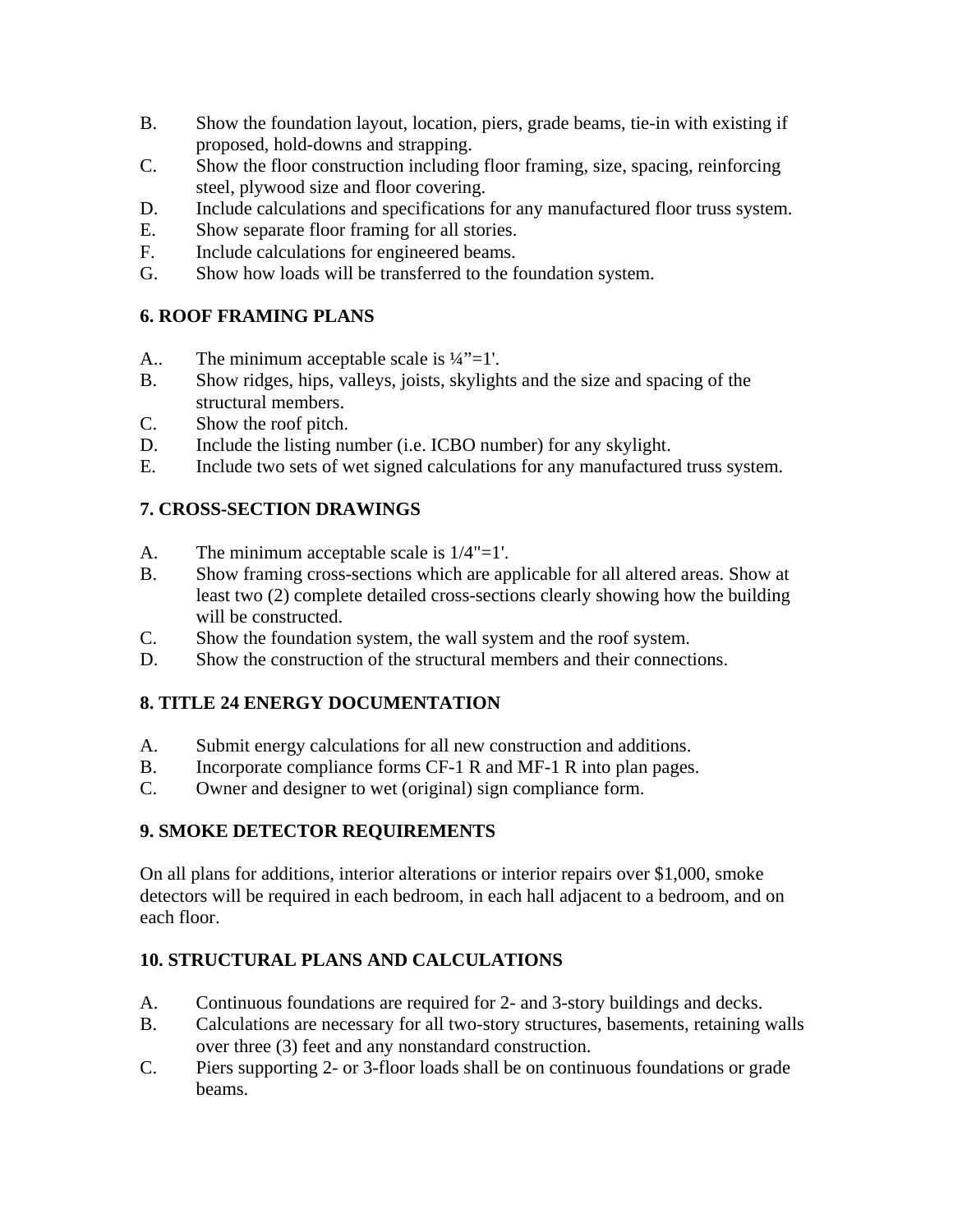#### **11. SIGN APPROVALS**

- A. The Planning Department shall approve all sign designs.
- B. Show all locations of proposed signs, both wall mount and free standing.
- C. Show cross-sections detailing installation method and how constructed.
- D. Show electrical schematic of power source and conductors to sign equipment.

### **12. CONDITIONS OF APPROVAL**

Where applicable, include PLANNING COMMISSION NOTICE OF ACTION letter for all conditions imposed in the approval of a variance, a use permit, a subdivision, or design review.

# **13. ENCROACHMENT PERMIT**

Required for all work performed in the right-of-way.

### **14. SOILS REPORT**

A. A soils report may be required at the discretion of the Building Official.

# **15. RECORD OF SURVEY.**

A. Subtitle:

- 1) A brief legal description of what is being surveyed: to include owner's name & document number (for Recorder's indexing) and subdivision name, lot, block, vol. & page Of any).
- 2) Scale: Suitable engineering scale; check scale.
- 3) North Arrow: Pointing up the page
- 4) Reference to other filed map to be: Subdivision maps (Maps), Parcel Maps P.M., and Record of Survey maps

#### B. Survey information:

- 1) Found monuments type, size and tag shown and referenced to recorded map.
- 2) Label U.O. for Unknown Origin for tagged monuments that have no reference (County Eng. Assoc.)
- 3) Found monuments: Use solid symbols
- 4) Monuments set: type, size and tag. Use open symbols.
- 5) Method of establishment of all lines and corners.
- 6) Basis of bearings. Reference to filed map and monument line.
- 7) Curve data complete.
- 8) Radial bearings shown at end of nontangent curves.
- 9) Bearings and distances on all surveyed lines.
- 10) Widths, types and recording data of all 10D, easements that are shown.
- 11) R/W widths and names of adjacent streets and roads.
- 12) City and/or county boundaries shown and verified.
- 13) Ties to streets and easements shown.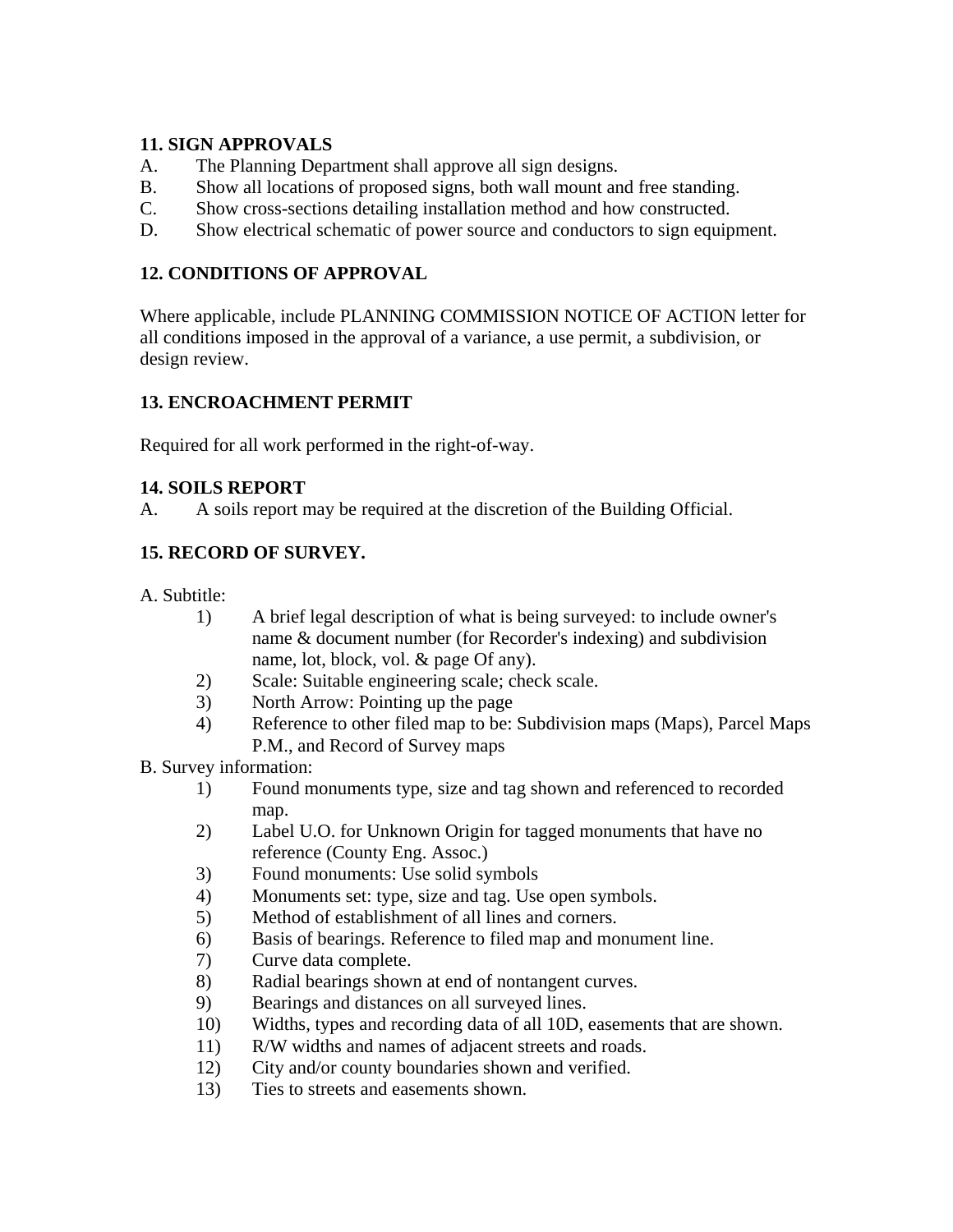- 14) Material evidence which shows alternate positions of lines and points.
- 15) Record data shown when different from survey data (the record data being shown placed in parentheses).

### **16. GRADING AND EROSION CONTROL PLANS**

The application for a grading permit must include all the following information unless the Issuing Authority finds any item or items unnecessary to comply with the purposes of this chapter:

- A. Information as required on the plot plan.
- B. A statement of proposed use of the site to be graded.
- C. A grading plan, prepared and signed by a California registered civil engineer, showing:
	- 1) Limits of the area(s) to be graded and the locations, dimensions, and slopes of cuts and fills.
	- 2) Calculations of cubic yards of excavations and fills.
	- 3) Profiles and cross sections sufficient to show the relationship of existing and proposed structures to existing and proposed contours.
	- 4) Location, size and varieties of trees to be removed.
	- 5) Existing and proposed drainage and detailed plans for any proposed drainage structures.
	- 6) Interim and final plans for erosion control during and after grading including planting, cribbing, terraces, sediment retention structures, and other such means of control.
- D. Specifications for revegetation of the graded area to control erosion and restore the appearance of the site including:
	- 1) Location, size and variety of plants.
	- 2) Proposed methods of planting and maintenance.
	- 3) Schedule for installation.
- E. The date the proposed grading is expected to start and to be completed and the schedule for constructing sediment and erosion control structures.
- F. The number, types and sizes of trucks and other equipment to be used for work on the site and for hauling excavated material.
- G. Information necessary to process hauling permits per Chapter 14, Article III, if required.
- H. The location of any temporary storage areas for fill material.
- I. Detailed engineering specifications and drawings of retaining walls, drainage structures or other site improvements as required by the Director of Public Works based on the recommendations of the department staff and/or the City geologist.
- J. Protection plan for all trees to be retained.
- K. Topsoil stockpile areas.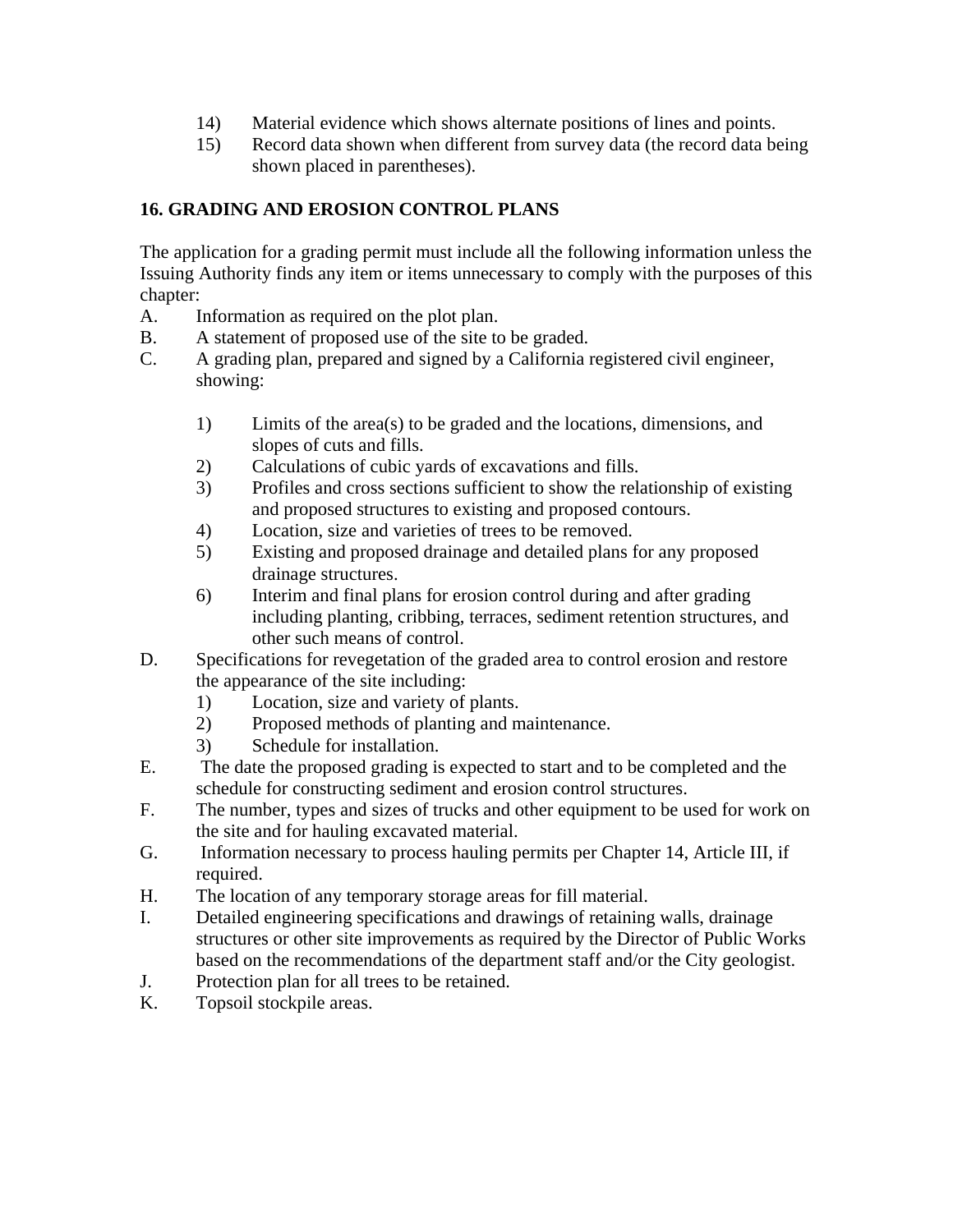### **17. OTHER DEPARTMENT/AGENCY APPROVALS**

- A. Where applicable, show approvals from Planning Department, Engineering Department, School District, and others, as required by your project.
- B. For exterior alterations and additions to residential Planned Developments (PD), a Conditional Use Permit is required from the Planning Department.

### **18. SCHOOL IMPACT FEES**

- A. School impact fees are required to be paid PRIOR to a building permit being issued. Applicant must provide to the City proof of payment.
- B. School fees are paid to Winters Joint Unified School District, 710 Railroad Avenue, Winters, CA 95694, (530) 795-6100.

### **19. DEVELOPMENT IMPACT FEES**

- A. Development Impact. Fees are required to be paid PRIOR to a building permit being issued for new construction and for many commercial tenant improvements.
- B. Development Impact Fees are to be paid to City of Winters, 318 First Street, Winters, CA 95694, (530) 795-4910 x114.

#### **20. BUILDING INSPECTION REQUESTS**

When requesting a building inspection request you will be required to call our voicemail recorded telephone number 795-4910, extension 117.

#### **Who May Prepare Plans?**

State law regulating the architectural and engineering professions describes who may prepare plans for buildings.

Any Person — Any person may prepare plans for new buildings or additions to buildings, as follows:

- 1. Single family dwellings of wood frame construction not more than two stories and a basement in height.
- 2. Multifamily dwellings of wood frame construction not more than two stories and a basement in height, except that there may be no more than four dwelling units on any one lot.
- 3. Garages and other appurtenant structures of wood frame construction not more than two stories and a basement in height.
- 4. Agricultural and ranch building of wood frame construction.
- 5. Interior nonstructural alterations which do not affect the structural system or the safety of the building.

However, any of the above buildings which are not of conventional wood frame construction or have unusual design features, or where there is insufficient lateral bracing